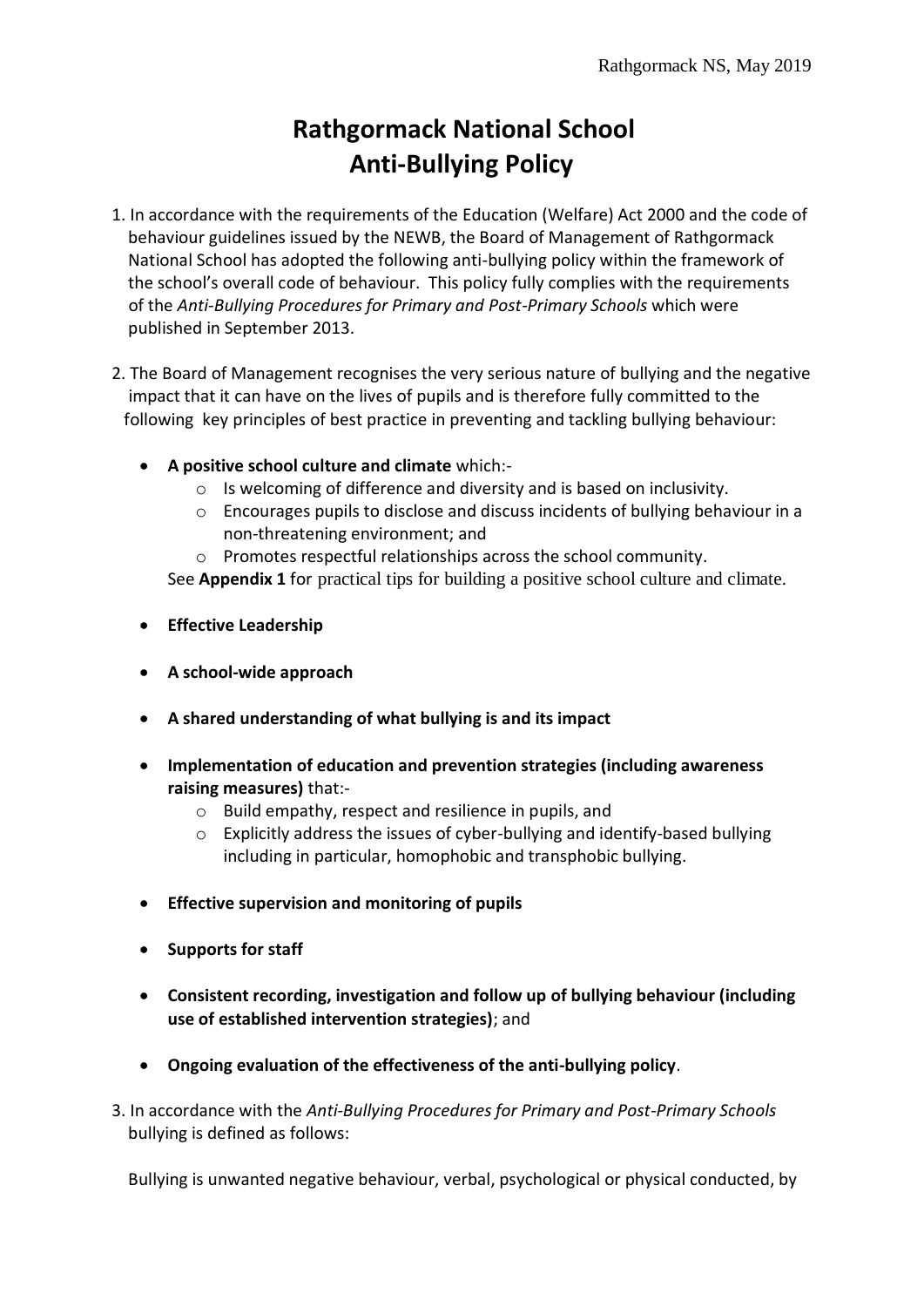an individual or group against another person (or persons) and which is repeated over time.

The following types of bullying behaviour are included in the definition of bullying:

- Deliberate exclusion, malicious gossip and other forms of relational bullying.
- Cyber-bullying.
- Identity-based bullying such as homophobic bullying, racist bullying, bullying based on a person's membership of the Traveller Community and bullying of those with disabilities or special educational needs.

 Isolated or once-off incidents of intentional negative behaviour, including a once-off offensive or hurtful text message or other private messaging, do not fall within the definition of bullying and should be dealt with, as appropriate, in accordance with the school's code of behaviour.

 However, in the context of this policy, placing a once-off offensive or hurtful public message, image or statement on a social network site or other public forum where the message, image or statement can be viewed and/or repeated by other people will be regarded as bullying behaviour.

 Negative behaviour that does not meet this definition of bullying will be dealt with in accordance with the school's code of behaviour.

 Additional information on different types of bullying is set out in Section 2 of the *Anti- Bullying Procedures for Primary and Post-Primary Schools.*

## **4. The relevant teacher(s) for investigating and dealing with bullying is (are) as follows:**

 Class Teacher / Supervising Teacher Principal Deputy Principal All teachers

## **5. The education and prevention strategies that will be used in the school are as follows:**

- Create a positive school environment.
- Develop social skills.
- **•** Supervision.
- Record Keeping/Incident Book
- Classroom Rules age specific.
- Code of Behaviour.
- SPHE Lessons including Walk Tall, Stay Safe, RSE.
- Transition to Secondary School Lessons (Moving on Up)
- Grow in Love Lessons.
- Drama Lessons / Drama Contract
- Sporting Activities / Promoting Team Work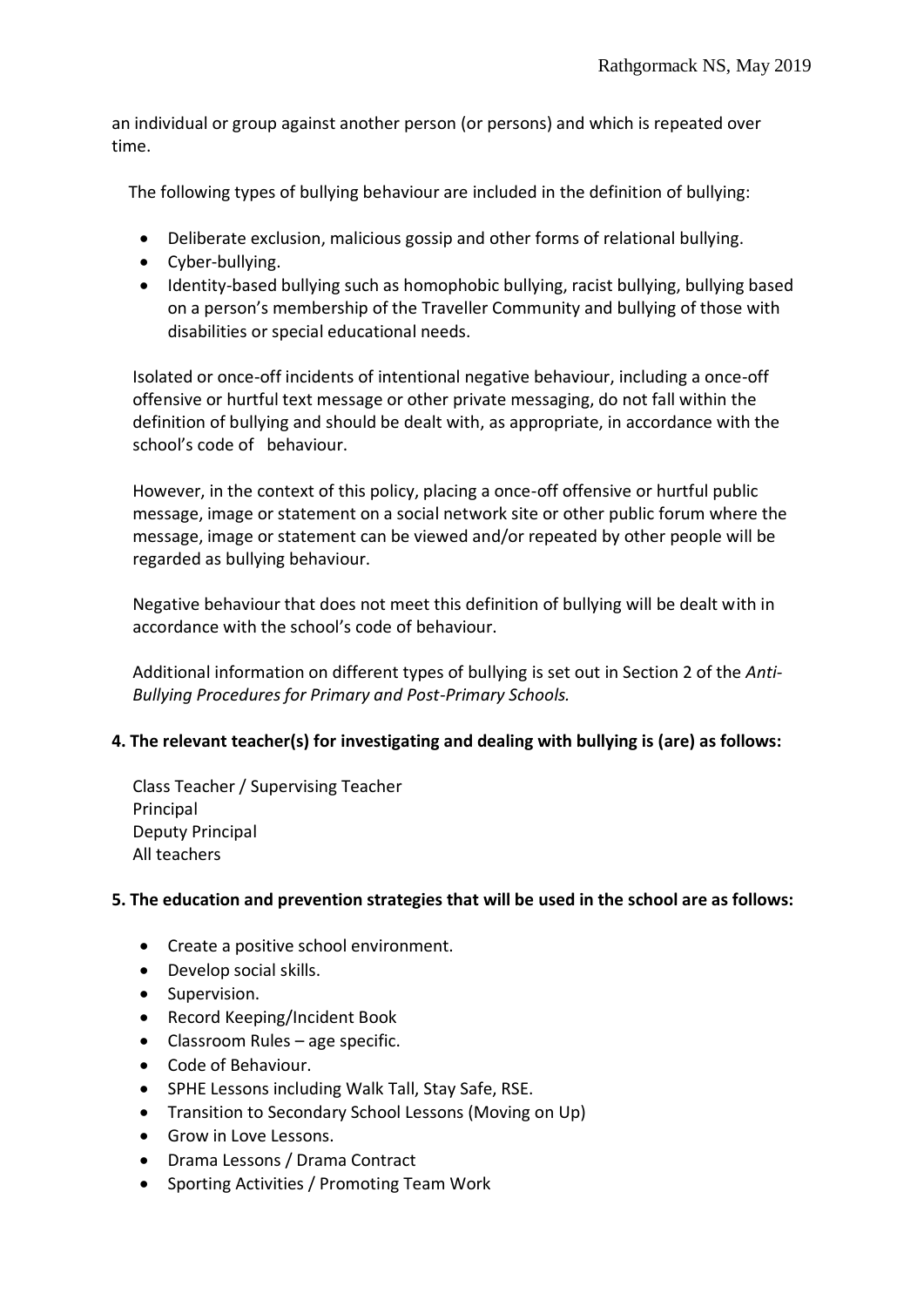- Green Flag Global Citizenship.
- Posters.
- Website Filtering.
- Acceptable Use of Internet Policy.
- Internet Safety Awareness Lessons.
- Circle Time.
- Staff Training.
- Promote a culture of Diversity and Inclusion for everybody.

## **6. Procedures for investigation, follow-up and recording of bullying behaviour.**

(i) The primary aim for the relevant teacher in investigating and dealing with bullying is to **resolve any issues** and to restore, as far as is practicable, the relationships of the parties involved (rather than to apportion blame)

(ii) In investigating and dealing with bullying, the teacher will exercise his/her professional judgement to **determine whether bullying** has occurred and how best the situation might be resolved.

(iii) All reports including anonymous reports of bullying must be **investigated** and dealt with by the relevant teacher. In that way pupils will gain confidence in 'telling'. This confidence factor is of vital importance. It should be made clear to all pupils that when they report incidences of bullying they are behaving responsibly.

(iv) Non-teaching staff such as secretaries, special needs assistants (SNAs), caretakers and cleaners must be encouraged to report any incidents of bullying behaviour witnessed by them, or mentioned to them, to the relevant teacher.

(v) **Parents and pupils are required to co-operate** with any investigation and assist the school in resolving any issues and restoring, as far as is practicable, the relationships of the parties involved, as quickly as possible.

(vi) It is very important that all involved (including each set of pupils and parents) understand the above approach from the outset.

(vii) Teachers should **take a calm, unemotional** problem-solving approach when dealing with incidents of alleged bullying behaviour reported by pupils, staff or parents.

(viii) Incidents are generally best **investigated outside the classroom** situation to ensure the privacy of all involved.

(ix) All interviews will be conducted with **sensitivity** and with due regard to the rights of all pupils concerned. Pupils who are not directly involved can also provide very useful information in this way.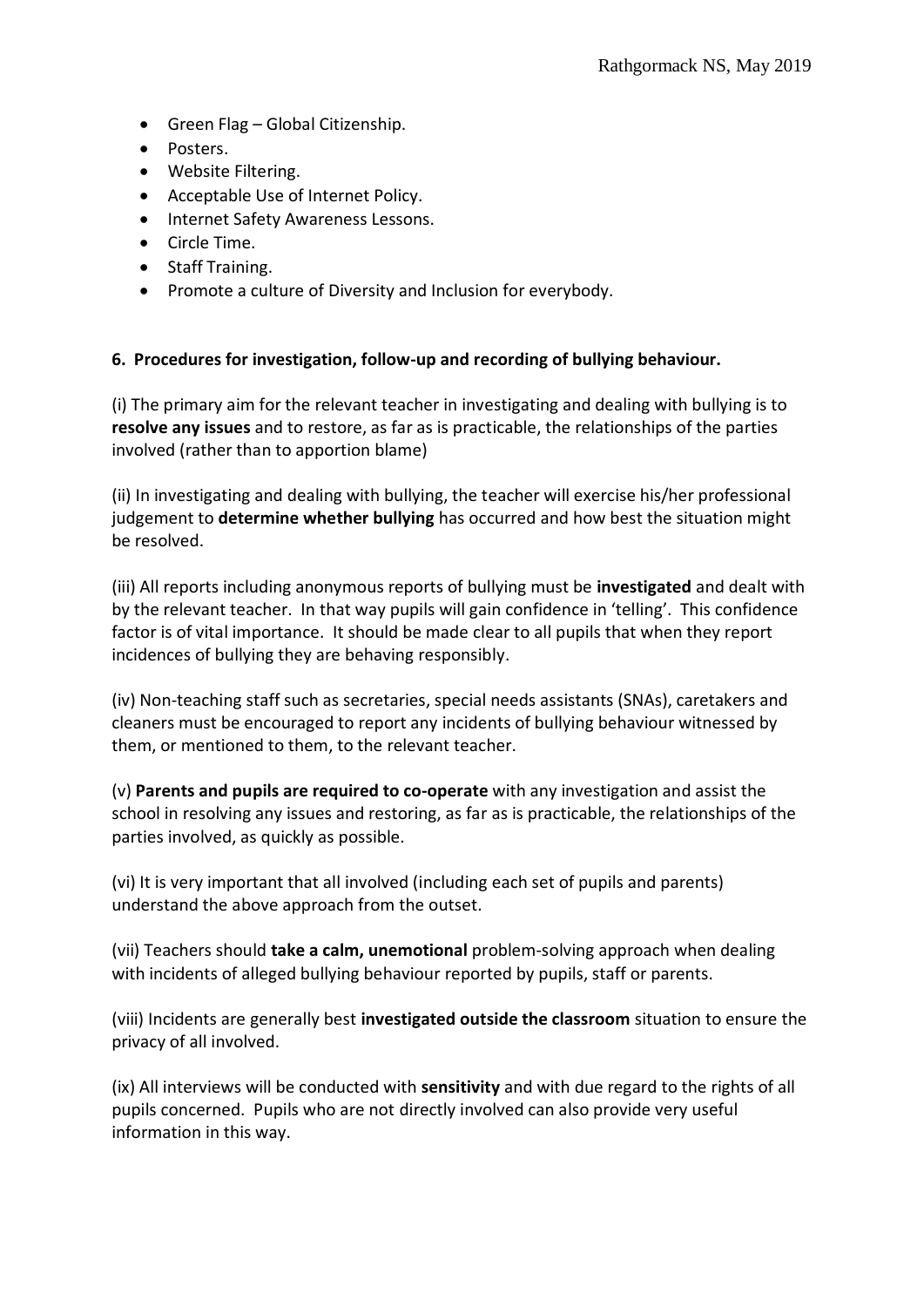(x) When analysing incidents of bullying behaviour, the relevant teacher will **seek answers** to questions of what, where, when, who and why.

(xi) If a group is involved, each member will be **interviewed individually**. Those involved may be met as a group. At the **group meeting**, each member will be asked for his/her account of what happened to ensure that everyone in the group is clear about each other's statements.

(xii) Each member of a group will be **supported** through the possible pressures that they may face them from the other members of the group after interview by the teacher.

(xiii) It may also be appropriate or helpful to ask those involved to write down / draw their account of the incident(s).

(xiv) In cases where it has been determined by the relevant teacher that bullying behaviour has occurred, **the parents of the parties involved will be contacted** to inform them of the matter and explain the actions being taken (by reference to the school policy). The school will give parents an opportunity of discussing ways in which they can reinforce or support the actions being taken by the school and the supports for their pupils.

(xv) Where the relevant teacher has determined that a pupil has been engaged in bullying behaviour, it will **be made clear to him/her how he/she is in breach of the school's antibullying policy** and efforts should be made to try to get him/her to see the situation from the perspective of the pupil being bullied.

(xvi) **Follow-up meetings with the relevant parties** involved may be arranged separately with a view to possibly bringing them together at a later date if the pupil who has been bullied is ready and agreeable. This can have a therapeutic effect.

(xvii) In cases where the relevant teacher considers that the bullying behaviour has not been adequately and appropriately addressed within a reasonable timeframe, after he/she has determined that bullying behaviour has occurred, it must be **recorded by the relevant teacher in the recording template** at **Appendix 2**

(xviii) In determining whether a bullying case has been adequately and appropriately addressed the relevant teacher must, as part of his/her professional judgement, take the following factors into account:

- Whether the bullying has ceased.
- Whether any issues between the parties have been resolved as far as is practicable.
- Whether the relationships between the parties have been restored as far as is practicable.
- Any feedback received from the parties involved, their parents or the school Principal or Deputy Principal.

(xix)Where a parent is not satisfied that the school has dealt with a bullying case in accordance with these procedures, the parents must be referred, as appropriate, to the school's complaints procedures.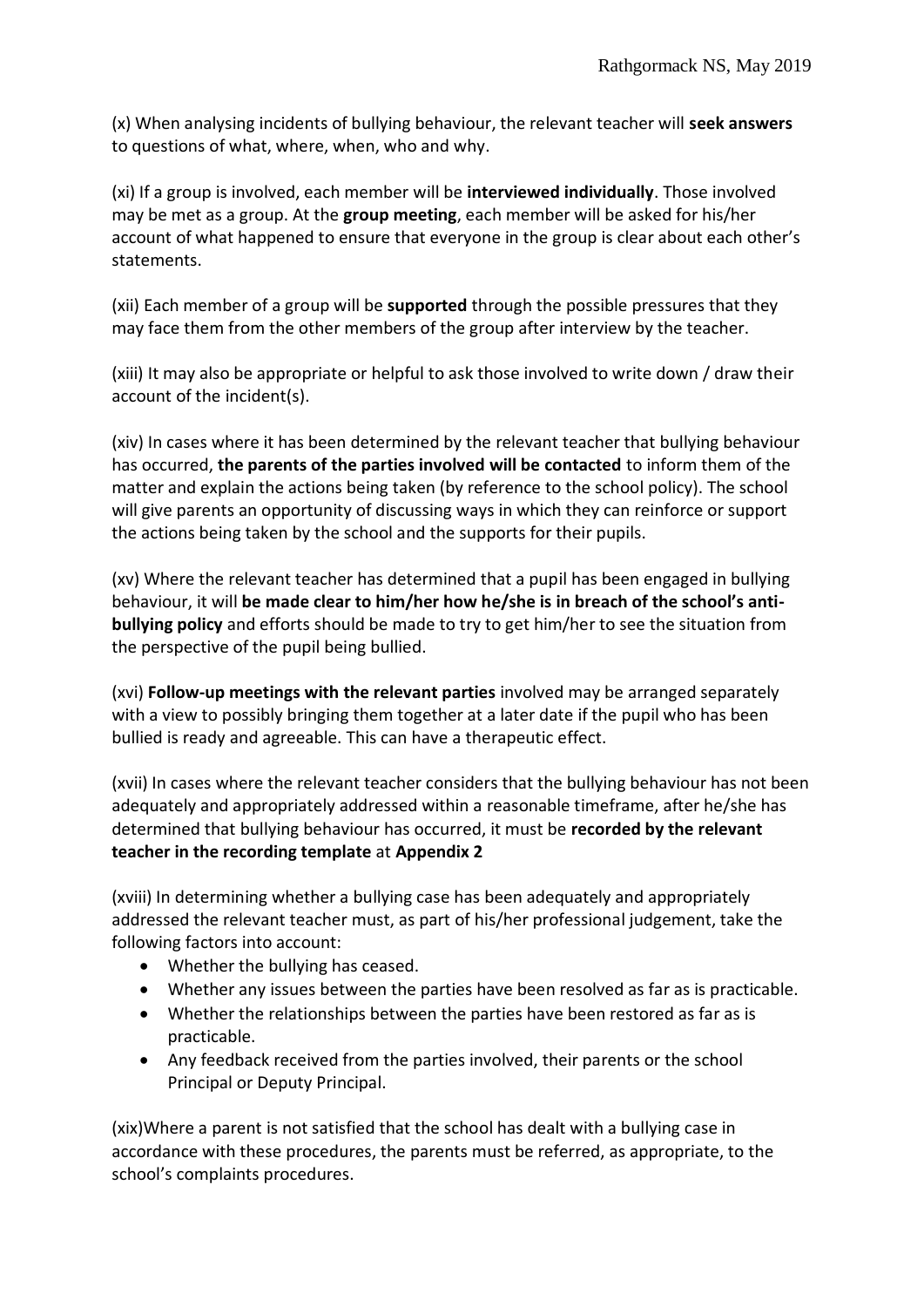(xx) In the event that a parent has exhausted the school's complaints procedures and is still not satisfied, the school must advise the parents of their right to make a complaint to the Ombudsman for Children.

## **Procedures for recording bullying behaviour**

The Board of Management has ensured that the school has clear procedures for the formal noting and reporting of bullying behaviour and these are documented in the school's antibullying policy. All records must be maintained in accordance with relevant data protection legislation. The school's procedures for noting and reporting bullying behaviour must adhere to the following:

(i) While all reports, including anonymous reports of bullying must be investigated and dealt with by the relevant teacher, the relevant teacher will use his/her **professional judgement in relation to the records to be kept** of these reports, the actions taken and any discussions with those involved regarding same.

(ii**) If it is established by the relevant teacher that bullying has occurred, the relevant teacher must keep appropriate written records** which will assist his/her efforts to resolve the issues and restore, as far as is practicable, the relationships of the parties involved.

(iii) The relevant teacher must use the **recording template** at **Appendix 2** to record the bullying behaviour in the following circumstances:

a) in cases where he/she considers that the bullying behaviour has not been adequately and appropriately addressed within a reasonable timeframe after he/she has determined that bullying behaviour occurred; and

b) where the school has decided as part of its anti-bullying policy that in certain circumstances bullying behaviour must be recorded and reported immediately to the Principal or Deputy Principal, as applicable.

In each of the circumstances at (a) and (b) above, the recording template at **Appendix 2**  must be completed in full and retained by the teacher in question and a copy provided to the Principal or Deputy Principal, as applicable. It should also be noted that the timeline for recording bullying behaviour in the recording template at **Appendix 2** does not in any way preclude the relevant teacher from consulting the Principal or Deputy Principal at an earlier stage in relation to a case.

## **7. The school's programme of support for working with pupils affected by bullying is as follows:**

- Support will be provided for anyone who is bullied by offering them an immediate opportunity to talk about their experience with their teacher or other teacher, along with continuing support when they feel they may need it.
- A victim will be assured that the school community will help them and put monitoring procedures in place to safeguard them.
- The school will inform parents/guardians of what has happened and of the measures being taken to help them